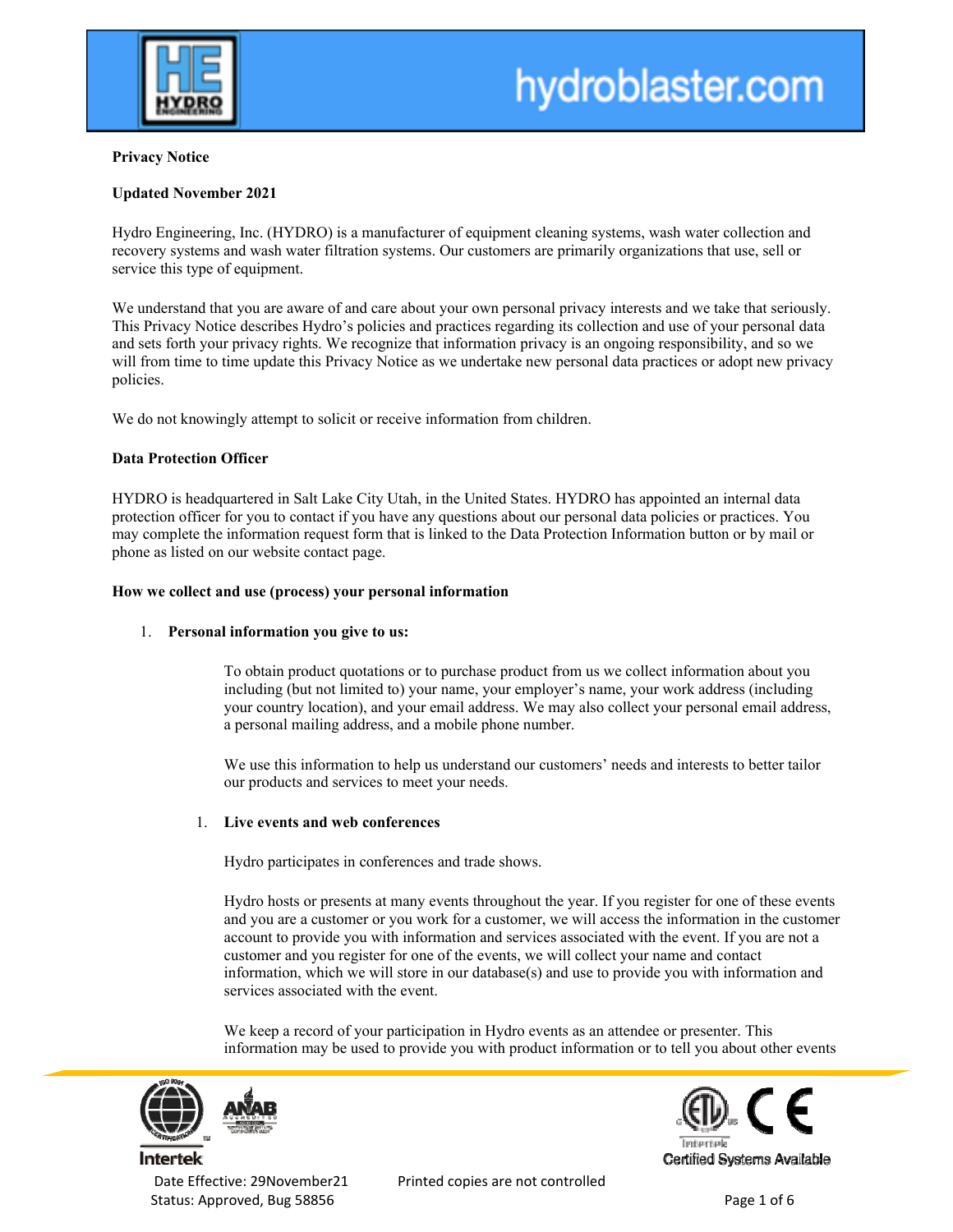

**hydroblaster.com**

and publications. It may also be used to help Hydro understand our customer's needs and interests to better tailor our products and services to meet your needs.

Some of our events are sponsored. The sponsor may provide an attendee list to Hydro. Hydro may send you material by mail or email. If you do not wish to have your information included in an attendee list held by Hydro please contact us.

# 2. **Linked URLs & Analytics**

Hydro offers a great deal of content for our customers. In addition to producing original content, Hydro also subscribes to news feeds and blogs produced by others which we often link to from our website. This means you may find yourself on Hydro's website or reading an email from the Hydro publications team and we will offer you a link to another organization's website where you will find content on products or services that may be relevant and useful to you. At these times, you will be leaving the Hydro website. Hydro is not responsible or liable for content provided by these third-party websites or personal information they may happen to gather from you.

Hydro uses Google Analytics to track how often people gain access to or read our content. We use this information in the aggregate to understand what content our visitors and customers find useful or interesting, so we can produce the most valuable content to meet customer needs.

We do not track individuals but look at information in the aggregate only. Participation in surveys is voluntary.

# 3. **Your correspondence with Hydro**

If you correspond with us by email, the postal service, or other form of communication, we may retain such correspondence and the information contained in it and use it to respond to your inquiry; to notify you of Hydro conferences, publications, or other services; or to keep a record of your complaint, accommodation request, and the like. As always, if you wish to have Hydro "erase" your personal information or otherwise refrain from communicating with you, please contact us.

Note: if you ask Hydro not to contact you by email at a certain email address, Hydro will retain a copy of that email address on its "master do not send" list in order to comply with your no-contact request.

#### 4. **Purposes for processing your data**

As explained above, Hydro processes your data to provide you with the goods or services you have requested or purchased from us. We use this information to refine our goods and services to better tailor them to your needs and to communicate with you about other services Hydro offers that may be of interest to you.

# 5. **Payment card information**

You may choose to purchase goods or services from Hydro using a payment card. Typically, payment card information is provided directly by users, via the Hydro website, into the PCI/DSS-



Status: Approved, Bug 58856 **by a status: Approved, Bug 58856 by a status: Approved, Bug 58856** 

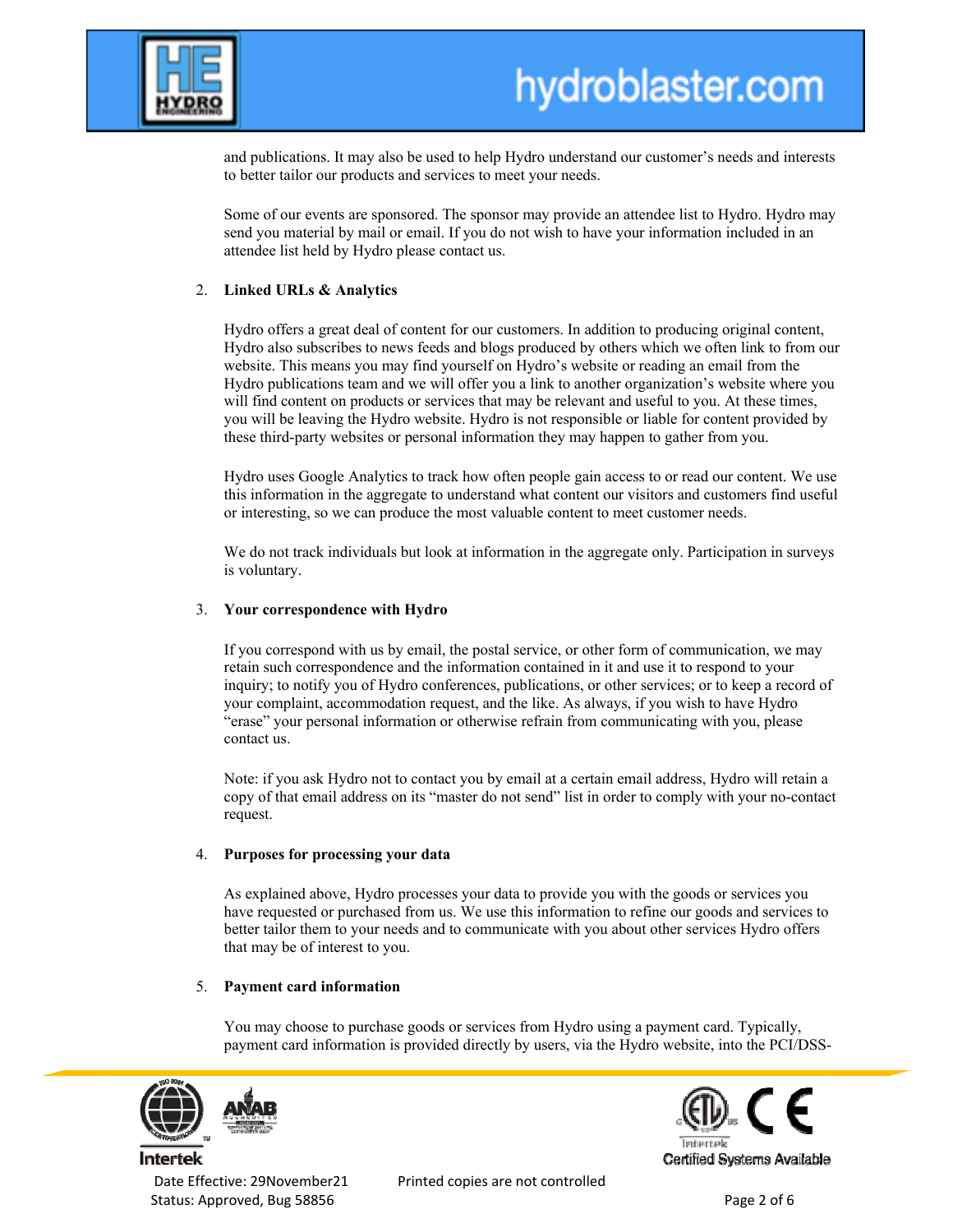

**hydroblaster.com**

compliant payment processing service to which Hydro subscribes. Hydro does not process or store the card information. Occasionally, customers ask Hydro employees to enter payment card information into the PCI/DSS-compliant payment processing service to which Hydro subscribes. We strongly encourage you not to submit this information by email. When Hydro employees receive payment card information from customers by email, fax, phone, or mail, it is entered as instructed and then deleted or destroyed.

# 2. **What happens if you don't give us your data**

You can enjoy many of the Hydro services without giving us your personal data. Much of the information on our website is available even to those who are not Hydro customers. Some personal information is necessary so that Hydro can supply you with product support or for the services you have purchased or requested, and to authenticate you so that we know it is you and not someone else. You may opt-out of receiving marketing communication at any time.

# **Use of the Hydroblaster.com Website**

As is true of most other websites, Hydro's website collects certain information automatically and stores it in log files. The information may include internet protocol (IP) addresses, the region or general location where your computer or device is accessing the internet, browser type, operating system and other usage information about the use of the website, including a history of the pages you view. We use this information to help us design our site to better suit our users' needs. We may also use your IP address to help diagnose problems with our servers and to administer our website, analyze trends, track visitor movements, and gather broad demographic information that assists us in identifying visitor preferences. Hydro's website also uses cookies and web beacons. It does not track users when they cross to third party websites, does not provide targeted advertising to them, and therefore does not respond to Do Not Track (DNT) signals.

# **Cookies and web beacons**

Cookies are pieces of data that a Web site transfers to a user's hard drive for record-keeping purposes. Web beacons are transparent pixel images that are used in collecting information about website usage, e-mail response and tracking.

The Site uses cookies and Web beacons to provide enhanced functionality on the site (e.g., user ID and password prompts, and conference registration) and aggregate traffic data (e.g., what pages are the most popular). These cookies may be delivered in a first-party or third-party context. Hydro may also use cookies and web beacons in association with e-mails delivered by Hydro. Our Site also captures limited information (user-agent, HTTP referrer, last URL requested by the user, client-side and server-side clickstream) about visits to our Site; we may use this information to analyze general traffic patterns and to perform routine system maintenance. You have many choices with regards to the management of cookies on your computer. All major browsers allow you to block or delete cookies from your system. To learn more about your ability to manage cookies and web beacons, please consult the privacy features in your browser.

This website uses Google Analytics, a web analytics service provided by Google, Inc. ("Google"). Google Analytics uses "cookies", which are text files placed on your computer, to help the website analyze how users use the site. The information generated by the cookie about your use of the website (including your IP address) will be transmitted to and stored by Google on servers in the United States. Google will use this information for the purposes of evaluating your use of the website, compiling reports on website activity



Status: Approved, Bug 58856 **by a status: Approved, Bug 58856 by a status: Approved, Bug 58856** 



Date Effective: 29November21 Printed copies are not controlled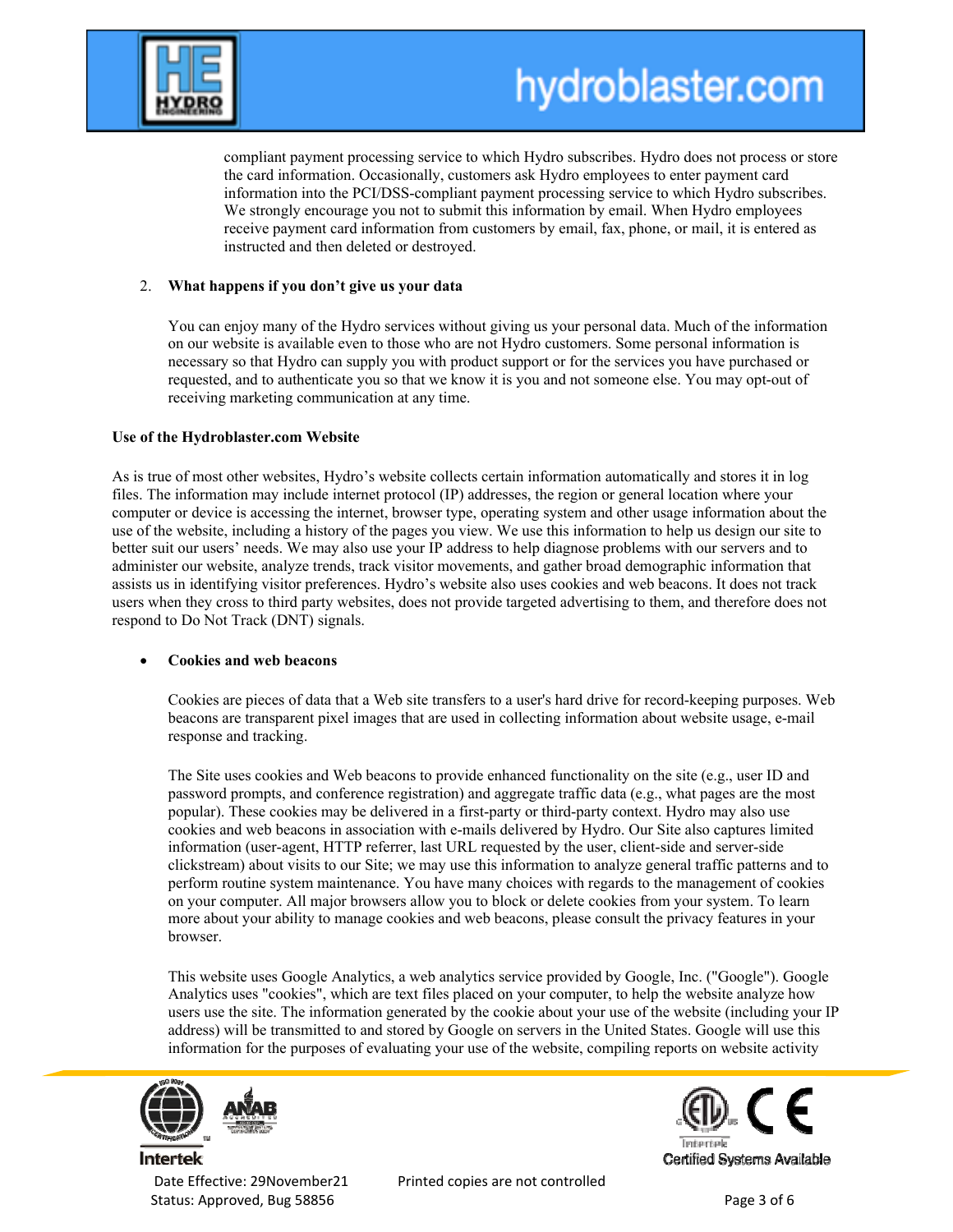

**hydroblaster.com**

for website operators and providing other services relating to website activity and internet usage. Google may also transfer this information to third parties where required to do so by law, or where such third parties process the information on Google's behalf. You may refuse the use of cookies by selecting the appropriate settings on your browser. If you do this you may not be able to use the full functionality of this website. By using the Hydro website, you consent to the processing of data about you by Google in the manner and for the purposes set out above.

Hydro also uses a marketing database management program that deploys a cookie when a user interacts with a marketing communication, such as a marketing email or a marketing-based landing page on our website. This cookie collects personal information such as your name, which pages you visit on the Hydro website, your history arriving at the Hydro website, your purchases from Hydro and the like. We use this information to evaluate the effectiveness of our marketing campaigns. You may set your browser to block these cookies.

## **Do not track**

Hydro tracks users when they cross from our primary public website to our store front by logging in with their user name and password. Hydro does not track its customers when they cross to third party websites, does not provide targeted advertising to them, and therefore does not respond to Do Not Track (DNT) signals.

#### **When and how we share information with others**

Information about your Hydro purchases are maintained in association with your customer account. The personal information that Hydro collects from you is stored in one or more databases hosted by Hydro.

We do not otherwise reveal your personal data to third-parties for independent use unless: (1) you request or authorize it; (2) the information is provided to comply with the law (for example, to comply with a search warrant, subpoena or court order), enforce an agreement we have with you, or to protect our rights, property or safety, or the rights, property or safety of our employees or others; (3) the information is provided to our agents, vendors or service providers who perform functions on our behalf; (4) to address emergencies or acts of God; or (5) to address disputes, claims, or to persons demonstrating legal authority to act on your behalf. We may also gather aggregated data about our Customer and Site visitors and disclose the results of such aggregated (but not personally identifiable) information to our partners, service providers, advertisers and/or other third parties for marketing or promotional purposes.

The Hydro website uses interfaces with social media sites such as Facebook, LinkedIn, Twitter and others. If you choose to "like" or share information from the Hydro website through these services, you should review the privacy policy of that service. If you are a member of a social media site, the interfaces may allow the social media site to connect your site visit to your personal data.



Date Effective: 29November21 Printed copies are not controlled Status: Approved, Bug 58856 **by a status: Approved, Bug 58856 by a status: Approved, Bug 58856** 

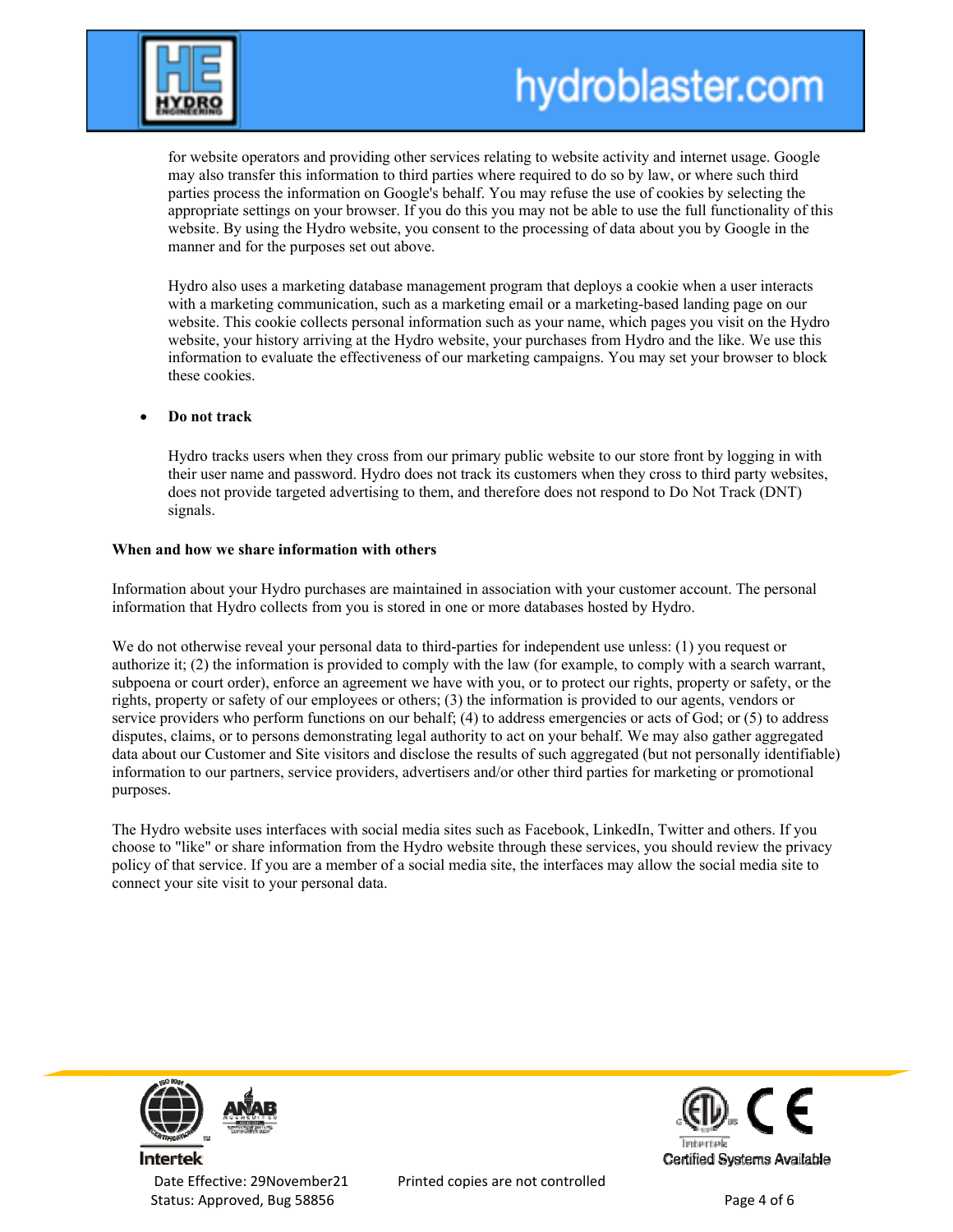

**hydroblaster.com**

## **Transferring personal data from the European Union to the United States**

Hydro has its headquarters in the United States. Information we collect from you will be processed in the United States. The United States has not sought nor received a finding of "adequacy" from the European Union under Article 45 of the GDPR. Hydro relies on derogations for specific situations as set forth in Article 49 of the GDPR. In particular, Hydro collects and transfers to the U.S. personal data only: with your consent; to perform a contract with you; or to fulfill a compelling legitimate interest of Hydro in a manner that does not outweigh your rights and freedoms. Hydro endeavors to apply suitable safeguards to protect the privacy and security of your personal data and to use it only consistent with your relationship with Hydro and the practices described in this Privacy Notice. Hydro also minimizes the risk to your rights and freedoms by not collecting or storing sensitive information about you.

## **Data subject rights**

The European Union's General Data Protection Regulation and other countries' privacy laws provide certain rights for data subjects. A good explanation of them (in English) is available on the website of the United Kingdom's Information Commissioner's Office.

This Privacy Notice is intended to provide you with information about what personal data Hydro collects about you and how it is used. If you have any questions, please contact us.

If you wish to confirm that Hydro is processing your personal data, or to have access to the personal data Hydro may have about you, please contact us.

You may also request information about: the purpose of the processing; the categories of personal data concerned; who else outside Hydro might have received the data from Hydro; what the source of the information was (if you didn't provide it directly to Hydro); and how long it will be stored. You have a right to correct (rectify) the record of your personal data maintained by Hydro if it is inaccurate. You may request that Hydro erase that data or cease processing it, subject to certain exceptions. You may also request that Hydro cease using your data for direct marketing purposes. In many countries, you have a right to lodge a complaint with the appropriate data protection authority if you have concerns about how Hydro processes your personal data. When technically feasible, Hydro will—at your request—provide your personal data to you or transmit it directly to another controller.

Reasonable access to your personal data will be provided at no cost to you upon request. If access cannot be provided within a reasonable time frame, Hydro will provide you with a date when the information will be provided. If for some reason access is denied, Hydro will provide an explanation as to why access has been denied.

#### **Security of your information**

To help protect the privacy of data and personally identifiable information you transmit through use of this Site, we maintain physical, technical and administrative safeguards. We update and test our security technology on an ongoing basis. We restrict access to your personal data to those employees who need to know that information to provide products or services to you. In addition, we train our employees about the importance of confidentiality and maintaining the privacy and security of your information. We commit to taking appropriate disciplinary measures to enforce our employees' privacy responsibilities.



Status: Approved, Bug 58856 **Bug 58856 Status: Approved, Bug 58856 Page 5 of 6**